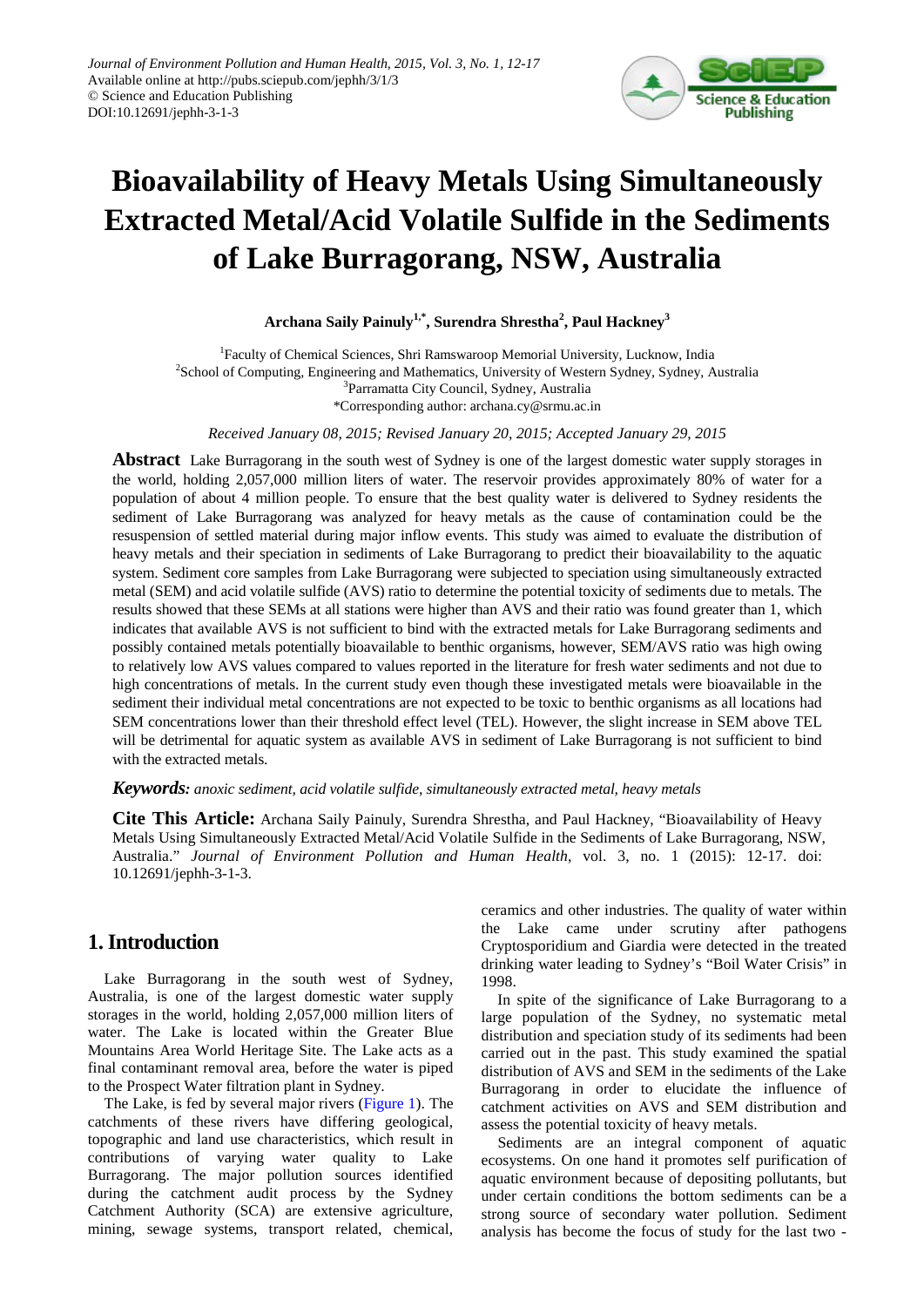three decades. Within sediments, heavy metals pollution is a major concern due to their toxicity and ability to accumulate in the biota. In oxic sediments, the most important phases in metals are those containing hydrous iron and manganese oxides [\[1\].](#page-5-0) In anoxic sediments, sulfide phases dominate and the bioavailability of heavy metals is largely controlled by the absorption and coprecipitation of the metals with sulfide minerals [\[2,3,4,5\].](#page-5-1) In the late nineties, the acid volatile sulfide (AVS) concept has been introduced in a number of risk assessment studies of anaerobic, heavy metal–polluted freshwater sediments [\[6,7\].](#page-5-2)

Acid-volatile sulfide (AVS) is operationally defined as those sediment sulfides that are soluble in hydrochloric acid [\[8\].](#page-5-3) AVS, comprising essentially iron monosulfides in sediments, are available for binding divalent cationic metals through the formation of insoluble metal-sulfide complexes [\[4,9,10\],](#page-5-4) thereby controlling the metal bioavailability and subsequent toxicity for benthic biocommunities. The AVS-bound metals, with environmental concern (usually Cd, Cu, Ni, Pb and Zn), are extracted at the same time and are called simultaneously extracted metals (SEM). The ratio or the difference between AVS and SEM gives an indication of the potential sediment toxicity.

In light of the importance of the AVS- SEM concept for assessing the ecological risk of metals in sediments it was considered necessary to evaluate the bioavailability of heavy metals in Lake Burragorang sediments and determine if there is any relationship between human land use pattern and AVS-SEM values. There is a lack of information with respect to levels of SEM and AVS in marine and freshwater sediments of Australia.

## **2. Materials and Methods**

#### **2.1. Study Area and Sample Pretreatment**

Recommendations of [\[11\]](#page-5-5) have been followed in this study for sample collection, handling and storage. Four cores in duplicates [\(Figure 1\)](#page-1-0) were collected during November 2005 for AVS-SEM study (a) Site DWA2 (300 m upstream of Dam wall): This is an important location as most of the water is extracted near this point and supplied to Sydney Water, (b) DWA18: It is located at the inflow site of the Cox and Kedumba River (36 km upstream), (C) DWA27: It is located in the middle of Lake and (d) DWA35: It is at the inflow site of the Nattai river. Sediment cores were collected using KB messengeroperated gravity type core sampler. The sediment corer enabled sediment cores up to 45cm in length and 4.3cm in diameter. Each sediment cores were sliced at 5 cm interval throughout the entire length using sediment core extrusion device. All sediment samples were wet sieved through 63 µm nylon mesh screen and homogenized.

#### **2.2. Sample Analysis**

Analyses of AVS and SEM concentrations in sediments, followed the cold-acid purge-and-trap method of [\[9\]](#page-5-6) Allen et al. (1993) and were conducted within one week of sample collection. All AVS determination was performed in nitrogen gas filled glove box. Simultaneously extracted metals (SEM) were extracted in 1M HCl [\[5\]](#page-5-7) for 30 min at

room temperature. Metal concentrations in all solutions were determined using ICP-AES and ICP-MS. The moisture content was determined by measuring the weight loss after drying at 105°C for 24 h. The pH value was measured in a 1:5 solid: liquid (deionised water) suspension. The content of total organic matter and carbonate was estimated according to the loss on ignition [\[12\].](#page-5-8) The analytical procedure for the determination of acid extractable metal concentrations was checked by means of analysis of standard reference samples- AGAL-10 (reference sediments from Hawkesbury River, NSW) and AGAL-12 (biosoil, a mixture of soil and dried sewage sludge). These reference samples were obtained from the Australian Government Analytical Laboratories (Pymble, NSW). The observed values obtained were within, or close to certified values. The percentage recovery for all metals ranged between 75% and 107%.

<span id="page-1-0"></span>

**Figure 1.** Lake Burragorang showing sampling locations

The different results reported and discussed are the average of minimum of two determinations. Blank determinations were carried out wherever necessary and the corrections were made if required. During the analysis for different parameters blanks, duplicates, spikes and standards were processed on 5% basis. The percentage recovery of spiked samples in metal determinations ranged from 94 to 104%, which indicate that the results are accurate and unbiased. Relative percent difference of duplicate measurements was less than 10%, which is a satisfactory precision. The relationships among different variables were determined by calculating Pearson's coefficient of correlation. All statistical analyses were carried out using statistical software SPSS version 17.0 for Windows.

#### **3. Results and Discussion**

## **3.1. Spatial and Vertical Distribution of Physico-Chemical Parameters**

The physical-chemical parameters of sediment cores are shown in [Table 1.](#page-2-0) Sediment pH value ranged from 6.0 to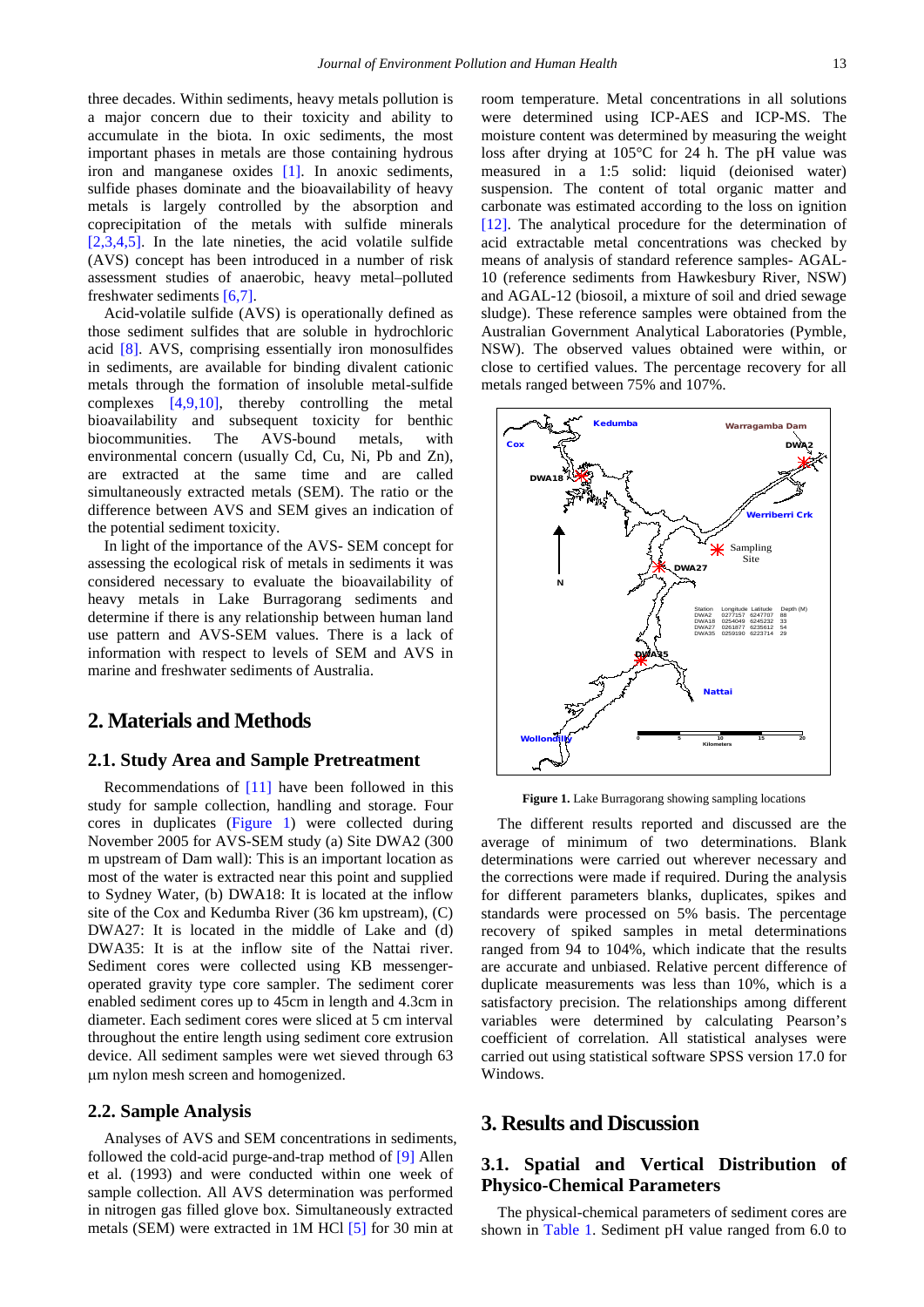7.8 represented slightly basic to neutral to slightly acidic nature. Highest pH viz. basic nature was observed in core DWA 18. Organic matter in sediments mainly derives from phytoplankton, zooplankton and other organic materials. Organic matter decreases with depth at sites DWA27 and DWA2 (near dam wall). Interestingly down towards the Cox river in north (DWA18) organic percentage became relatively constant while going down. At DWA35 similar trend was observed for organic percentage, however, two peaks found at 10 and 25 cm layers. The organic matter values are not very high (10% to 12%) except at DWA2 at a depth of 35 cm (21.4%). The values between 12 and 14 are indicators of the allochthonous origin of organic matter [\[13\].](#page-5-9) The percentage of carbonate contents were more or less constant with a slight decrease at the bottom at all sites except DWA35. In general, low carbonate content in sediments (<10%) is attributed to terrigenous materials transported from catchment and near catchment area by winds, floods and waves [\[14\].](#page-5-10)

#### **3.2. Spatial and Vertical Distribution of Acid Volatile Sulfide**

The distribution of AVS with depth in sediment cores are presented in [Table 2](#page-3-0) and [Figure 2.](#page-4-0) Sediment samples at all sites and depth contained AVS concentrations above the lower limit  $(0.01 \mu \text{mol/g})$  [\[9\].](#page-5-6) The highest sulfide levels were obtained from site DWA2 (range from 0.59 to  $0.12 \mu \text{mol/g}$ , while lowest levels were obtained from site DWA35 (range from 0.25 to 0.09  $\mu$ mol/g). AVS concentration at all four sites was low at the surface (5 cm) compare to intermediate depths. Two peaks of AVS were found at 10 and 20 cm layers in cores from DWA2 (near dam wall) and at 10 and 25 cm in core DWA27 and DWA35. In core DWA18, two peaks at 15 cm and 25 cm were identified. From the above distribution patterns, it

appears that the AVS contents generally decrease along the profile with peaks at various depths. These profiles of AVS indicated non-steady deposition processes with instabilities during deposition [\[15\].](#page-5-11) These results are consistent with the findings of other studies indicated that surficial concentrations of AVS were smaller than those in deeper sediments [8,16-21].

The factors affecting the AVS contents in sediment are organic matter, the rate of sulfate reduction and redox status of sediments [\[22\].](#page-5-12) There were no correlation exit between AVS and organic matter at all locations [\(Table 3\)](#page-3-1). So, organic matter may not be major controlling factor for AVS content. Relatively high Eh at surficial sediment [\[23\]](#page-5-13) and downward diffusion of  $O<sub>2</sub>$  to several centimeters of the sediment–water interface cause the depletion of AVS by oxidation [\[24\].](#page-5-14) Therefore, the AVS content was very low in the top 5–10 cm of the sediment cores. Below this depth the peaks of AVS content in the profiles may be due to lower Eh, increased sulfate bacterial activity [\[25\]](#page-5-15) and sudden change in depositional conditions [\[26\].](#page-5-16) At greater depth, the activities of sulfate reducing bacteria would decrease and AVS become reduced to  $FeS<sub>2</sub>$ , therefore, AVS concentration decreased gradually with the sediment depth [\[8\].](#page-5-3)

## **3.3. Spatial and Vertical Distribution of Simultaneously Extracted Metal**

In all the sites among HCl-extractable metals (SEM) the Cd concentrations were lower and Zn were highest. Cu, Ni and Pb were intermediate. Vertical distribution of SEM is shown in [Table 2](#page-3-0) and [Figure 3.](#page-4-1) No significant variation found in Cd concentration with depth in all the four sites. Concentrations of Cu, Ni and Pb at all stations are more or less same at all depths. Zn concentration generally decreased with depth except few peaks in cores DWA2, DWA27 and DWA35.

<span id="page-2-0"></span>

| Table 1. Characteristics of Lake Burragorang sediments |                  |     |                    |                       |  |  |
|--------------------------------------------------------|------------------|-----|--------------------|-----------------------|--|--|
| Depth (cm)                                             | Moisture content | pH  | Organic matter (%) | Carbonate content (%) |  |  |
| DWA2                                                   |                  |     |                    |                       |  |  |
| 5                                                      | 68.08            | 6.0 | 12.30              | 3.29                  |  |  |
| 10                                                     | 61.36            | 6.5 | 11.50              | 2.97                  |  |  |
| 15                                                     | 57.93            | 6.7 | 10.10              | 2.94                  |  |  |
| 20                                                     | 52.38            | 6.6 | 9.40               | 2.63                  |  |  |
| 25                                                     | 49.08            | 6.6 | 9.20               | 2.15                  |  |  |
| 30                                                     | 46.10            | 6.8 | 7.80               | 2.01                  |  |  |
| 35                                                     | 43.85            | 6.7 | 21.40              | 5.04                  |  |  |
| DWA18                                                  |                  |     |                    |                       |  |  |
| 5                                                      | 63.67            | 7.8 | 10.20              | 1.94                  |  |  |
| 10                                                     | 53.50            | 7.5 | 9.10               | 1.50                  |  |  |
| 15                                                     | 50.74            | 7.7 | 9.40               | 1.47                  |  |  |
| 20                                                     | 48.97            | 6.9 | 9.80               | 1.60                  |  |  |
| 25                                                     | 48.75            | 6.5 | 9.30               | 1.73                  |  |  |
| 30                                                     | 49.18            | 6.5 | 10.20              | 1.50                  |  |  |
| DWA27                                                  |                  |     |                    |                       |  |  |
| 5                                                      | 73.81            | 6.1 | 11.80              | 2.85                  |  |  |
| 10                                                     | 64.79            | 6.3 | 11.30              | 2.65                  |  |  |
| 15                                                     | 61.20            | 6.7 | 10.50              | 2.21                  |  |  |
| 20                                                     | 52.91            | 6.7 | 10.90              | 2.19                  |  |  |
| 25                                                     | 52.32            | 6.9 | 8.90               | 1.35                  |  |  |
| 30                                                     | 54.91            | 6.8 | 8.51               | 1.14                  |  |  |
| DWA35                                                  |                  |     |                    |                       |  |  |
| 5                                                      | 69.92            | 6.9 | 3.50               | 1.16                  |  |  |
| 10                                                     | 59.80            | 7.3 | 14.70              | 14.45                 |  |  |
| 15                                                     | 61.21            | 7.5 | 5.90               | 4.02                  |  |  |
| 20                                                     | 57.04            | 6.9 | 6.00               | 4.17                  |  |  |
| 25                                                     | 57.26            | 6.9 | 11.80              | 7.76                  |  |  |
| $30\,$                                                 | 47.35            | 6.8 | 9.80               | 2.27                  |  |  |
| 35                                                     | 45.91            | 6.8 | 5.20               | 1.01                  |  |  |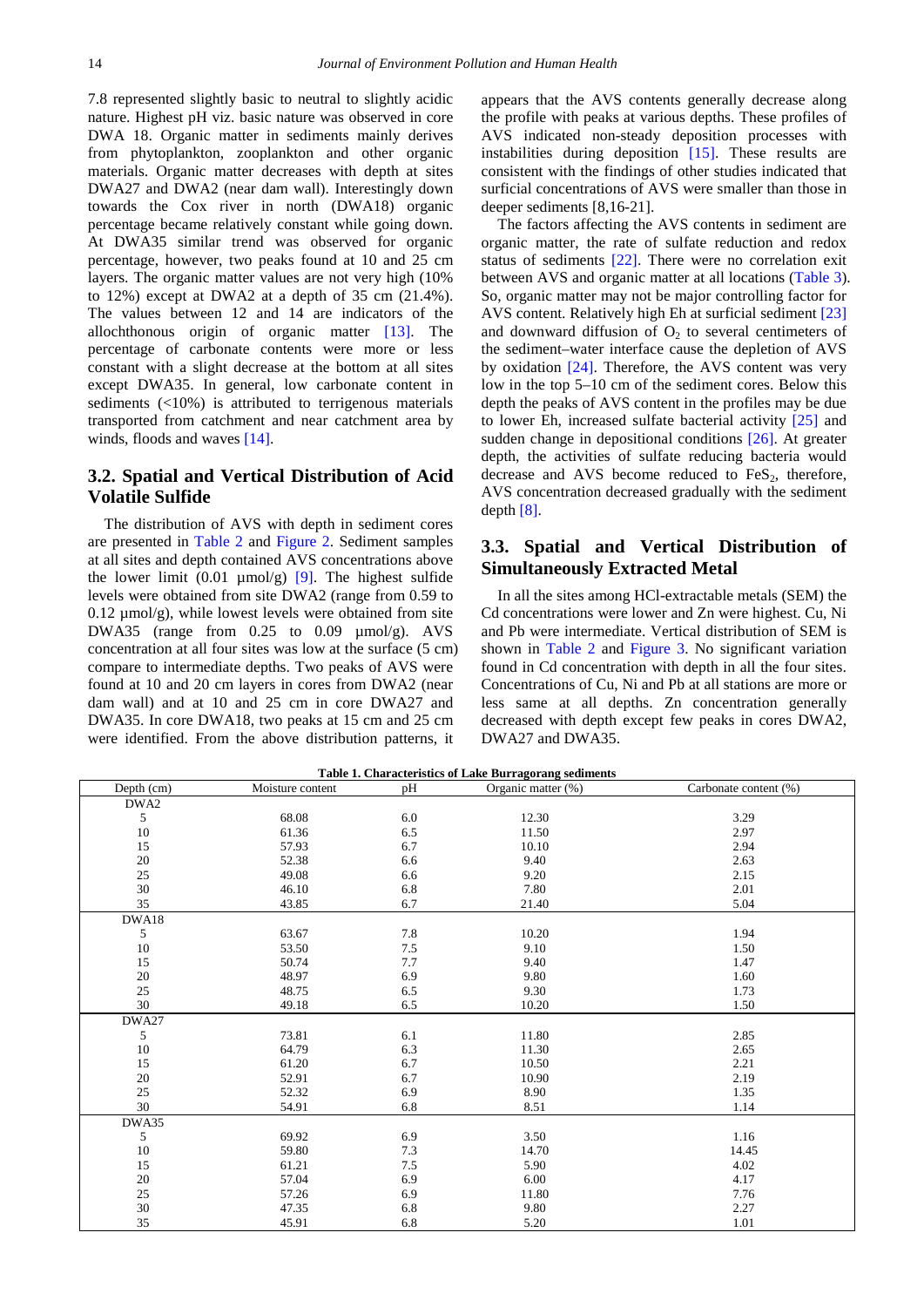<span id="page-3-0"></span>

|            | Table 2. Concentrations of AVS and SEM in sediments of Lake Burragorang |                |                |                |                |                               |                 |              |
|------------|-------------------------------------------------------------------------|----------------|----------------|----------------|----------------|-------------------------------|-----------------|--------------|
| Depth (cm) | $AVS \mu$ mol/g                                                         | $Cd \mu$ mol/g | $Cu \mu$ mol/g | Pb $\mu$ mol/g | Ni $\mu$ mol/g | $\text{Zn} \mu \text{ mol/g}$ | SEM $\mu$ mol/g | SEM/AVS      |
| DWA2       |                                                                         |                |                |                |                |                               |                 |              |
| 5          | 0.50                                                                    | 0.0015         | 0.075          | 0.077          | 0.065          | 0.34                          | 0.56            | 1.1          |
| 10         | 0.59                                                                    | 0.0017         | 0.086          | 0.087          | 0.075          | 0.35                          | 0.60            | 1.0          |
| 15         | 0.28                                                                    | 0.0017         | 0.055          | 0.068          | 0.06           | 0.29                          | 0.47            | 1.7          |
| 20         | 0.45                                                                    | 0.0018         | 0.071          | 0.063          | 0.053          | 0.28                          | 0.46            | $\mathbf{1}$ |
| 25         | 0.29                                                                    | 0.0016         | 0.046          | 0.058          | 0.053          | 0.21                          | 0.37            | 1.3          |
| 30         | 0.12                                                                    | 0.0015         | 0.071          | 0.053          | 0.039          | 0.14                          | 0.30            | 2.6          |
| 35         | 0.18                                                                    | nd             | 0.077          | 0.045          | 0.037          | 0.14                          | 0.30            | 1.7          |
| DWA18      |                                                                         |                |                |                |                |                               |                 |              |
| 5          | 0.35                                                                    | 0.0018         | 0.057          | 0.053          | 0.065          | 0.26                          | 0.44            | 1.2          |
| 10         | 0.38                                                                    | 0.0017         | 0.035          | 0.053          | 0.06           | 0.31                          | 0.45            | 1.2          |
| 15         | 0.50                                                                    | 0.0030         | 0.039          | 0.063          | 0.082          | 0.29                          | 0.48            | $\mathbf{1}$ |
| 20         | 0.30                                                                    | 0.0019         | 0.049          | 0.042          | 0.044          | 0.23                          | 0.37            | 1.2          |
| 25         | 0.40                                                                    | 0.0016         | 0.088          | 0.044          | 0.056          | 0.40                          | 0.59            | 1.5          |
| 30         | 0.13                                                                    | 0.0013         | 0.069          | 0.048          | 0.049          | 0.31                          | 0.47            | 3.7          |
| DWA27      |                                                                         |                |                |                |                |                               |                 |              |
| 5          | 0.31                                                                    | 0.0014         | 0.097          | 0.087          | 0.12           | 0.38                          | 0.69            | 2.2          |
| 10         | 0.17                                                                    | 0.0011         | 0.074          | 0.087          | 0.107          | 0.37                          | 0.64            | 3.7          |
| 15         | 0.18                                                                    | 0.0011         | 0.066          | 0.072          | 0.082          | 0.28                          | 0.50            | 2.8          |
| 20         | 0.20                                                                    | 0.0013         | 0.058          | 0.072          | 0.078          | 0.25                          | 0.45            | 2.3          |
| 25         | 0.33                                                                    | 0.0012         | 0.088          | 0.077          | 0.077          | 0.28                          | 0.52            | 1.6          |
| 30         | 0.26                                                                    | nd             | 0.049          | 0.063          | 0.058          | 0.25                          | 0.41            | 1.6          |
| DWA35      |                                                                         |                |                |                |                |                               |                 |              |
| 5          | 0.21                                                                    | 0.0012         | 0.072          | 0.068          | 0.073          | 0.28                          | 0.49            | 2.3          |
| 10         | 0.25                                                                    | 0.0012         | 0.052          | 0.063          | 0.058          | 0.25                          | 0.42            | 1.7          |
| 15         | 0.14                                                                    | 0.0013         | 0.077          | 0.082          | 0.072          | 0.31                          | 0.54            | 3.9          |
| 20         | 0.10                                                                    | 0.0015         | 0.047          | 0.047          | 0.043          | 0.18                          | 0.32            | 3.1          |
| 25         | 0.17                                                                    | nd             | 0.077          | 0.068          | 0.066          | 0.28                          | 0.49            | 2.9          |
| 30         | 0.09                                                                    | nd             | 0.036          | 0.042          | 0.034          | 0.18                          | 0.30            | 3.4          |
| 35         | 0.10                                                                    | 0.0012         | 0.035          | 0.042          | 0.036          | 0.14                          | 0.25            | 2.5          |

nd= Not detected

<span id="page-3-1"></span>

| Table 3. Correlation coefficient between AVS and organic matter |                |          |          |           |  |  |
|-----------------------------------------------------------------|----------------|----------|----------|-----------|--|--|
| <b>Site</b>                                                     | Moisture<br>pH |          | Organic  | Carbonate |  |  |
|                                                                 | content        |          | matter   | content   |  |  |
| DWA 2                                                           | $0.800*$       | $-0.654$ | $-0.144$ | $-0.062$  |  |  |
| <b>DWA18</b>                                                    | 0.136          | 0.589    | $-0.683$ | $-0.061$  |  |  |
| <b>DWA 27</b>                                                   | 0.068          | $-0.142$ | $-0.278$ | $-0.198$  |  |  |
| <b>DWA 35</b>                                                   | $-0.167$       | 0.213    | 0.419    | $0.869*$  |  |  |

\* Correlation is significant at. 05 level (2tailed)

| Table 4. Percentage of SEM-metal and total metal |
|--------------------------------------------------|
|                                                  |

<span id="page-3-2"></span>

| Depth            | SEM-Cd       | SEM-Cu       | SEM-Pb       | SEM-Ni       | SEM-Zn       |
|------------------|--------------|--------------|--------------|--------------|--------------|
| (cm)             | $\Sigma$ SEM | $\Sigma$ SEM | $\Sigma$ SEM | $\Sigma$ SEM | $\Sigma$ SEM |
| DWA <sub>2</sub> |              |              |              |              |              |
| 5                | 0.27         | 13.39        | 13.75        | 11.61        | 60.71        |
| 10               | 0.28         | 14.33        | 14.50        | 12.50        | 58.33        |
| 15               | 0.36         | 11.70        | 14.47        | 12.77        | 61.70        |
| 20               | 0.39         | 15.43        | 13.70        | 11.52        | 60.87        |
| 25               | 0.43         | 12.43        | 15.68        | 14.32        | 56.76        |
| 30               | 0.50         | 23.67        | 17.67        | 13.00        | 46.67        |
| 35               | 0.00         | 25.67        | 15.00        | 12.33        | 46.67        |
| DWA18            |              |              |              |              |              |
| 5                | 0.41         | 12.95        | 12.05        | 14.77        | 59.09        |
| 10               | 0.38         | 7.78         | 11.78        | 13.33        | 68.89        |
| 15               | 0.63         | 8.13         | 13.13        | 17.08        | 60.42        |
| 20               | 0.51         | 13.24        | 11.35        | 11.89        | 62.16        |
| 25               | 0.27         | 14.92        | 7.46         | 9.49         | 67.80        |
| 30               | 0.28         | 14.68        | 10.21        | 10.43        | 65.96        |
| DWA27            |              |              |              |              |              |
| 5                | 0.20         | 14.06        | 12.61        | 17.39        | 55.07        |
| 10               | 0.17         | 11.56        | 13.59        | 16.72        | 57.81        |
| 15               | 0.22         | 13.20        | 14.40        | 16.40        | 56.00        |
| 20               | 0.29         | 12.89        | 16.00        | 17.33        | 55.56        |
| 25               | 0.23         | 16.92        | 14.81        | 14.81        | 53.85        |
| 30               | 0.00         | 11.95        | 15.37        | 14.15        | 60.98        |
| DWA35            |              |              |              |              |              |
| 5                | 0.24         | 14.69        | 13.88        | 14.90        | 57.14        |
| 10               | 0.29         | 12.38        | 15.00        | 13.81        | 59.52        |
| 15               | 0.24         | 14.26        | 15.19        | 13.33        | 57.41        |
| 20               | 0.47         | 14.69        | 14.69        | 13.44        | 56.25        |
| 25               | 0.00         | 15.71        | 13.88        | 13.47        | 57.14        |
| 30               | 0.00         | 12.00        | 14.00        | 11.33        | 60.00        |
| 35               | 0.48         | 14.00        | 16.80        | 14.40        | 56.00        |

SEM-metal concentrations and their percentages to SEM value are presented i[n Table 4.](#page-3-2) The concentrations of five acid extracted-metals differed considerably, zinc accounted for approximately 47– 69% of the total amount of the acid extracted-metals, whereas the contribution of cadmium to SEM was only 0.17- 0.63%.

|  |  | Table 5. Guidance on determining metal toxicity to benthic            |  |  |
|--|--|-----------------------------------------------------------------------|--|--|
|  |  | organisms in freshwater sediments (values in mg/kg) $\left[32\right]$ |  |  |

<span id="page-3-3"></span>

| Metal   | Threshold effect level (TEL) | Upper effect threshold (UET) |
|---------|------------------------------|------------------------------|
| Cd      | 0.596                        |                              |
| Cu      | 35.7                         | 86                           |
| Pb      | 35                           | 127                          |
| Ni      | 18                           | 43                           |
| $Z_{n}$ | 123 1                        | 520                          |

The SEM/AVS ratio presented in [Table 2](#page-3-0) showed that these simultaneously extracted metals at all stations were higher than AVS and their ratio was found greater than 1, which indicates that available AVS is not a major metal binding component for Lake Burragorang sediments and possibly contained metals potentially bioavailable to benthic organisms. However, the levels of AVS concentrations measured in the Lake Burragorang sediments are low compared to values reported in the literature for fresh water sediments [\[27\].](#page-5-18) AVS concentration depends on season and depth. Many researchers observed variation in AVS levels with season [\[27,28,29,30\].](#page-5-18) Major decrease occurred in the winter because in colder temperatures, FeS formation rates were lower and a smaller supply of FeS-rich particles was brought up from below by bioturbation [\[28\].](#page-5-19)

For the present study, sediments for SEM and AVS were collected for analysis in winter season and hence the low level of AVS was found. Low AVS concentrations indicate that most metals are bound by sediment constituents other than AVS [\[9\].](#page-5-6) A study conducted by Lawrence Berkeley National Laboratory (LBNL) also had sites with SEM-AVS values greater than one due to relatively low AVS values and not necessarily high concentrations of metals. No toxicity to benthic organisms was observed from these LBNL sites [\[29\].](#page-5-20) Other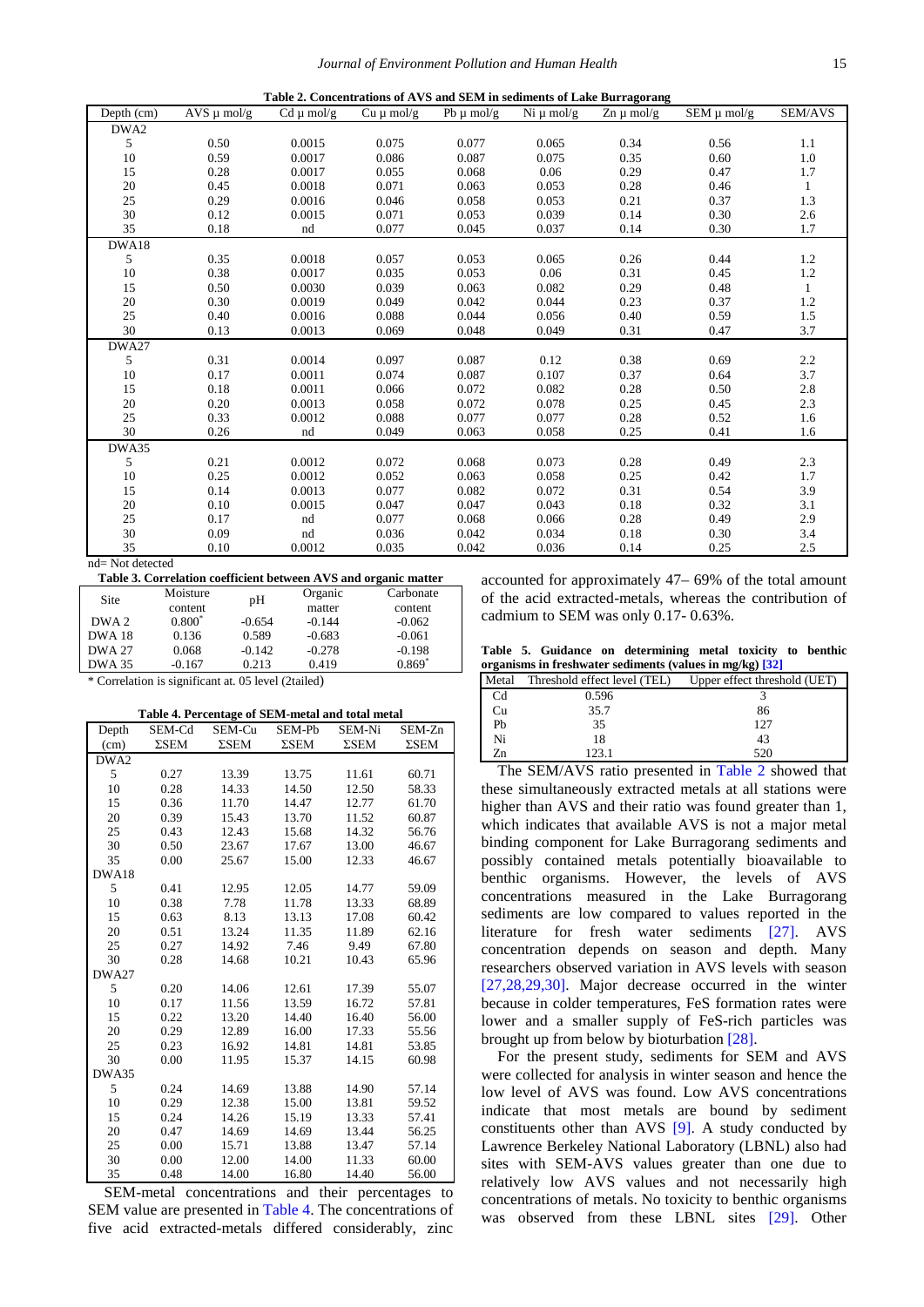constituents in the sediment, such as iron and manganese oxides and organic matter, may have decreased the bioavailability of heavy metals [\[4\].](#page-5-4) The unbound metals toxicity to benthic organisms can be explained by analyzing individual SEM concentrations according to their threshold effects level (TEL) and upper effects threshold (UET) levels [\(Table 5\)](#page-3-3). All the locations had individual SEM concentrations lower than their TEL. Even though these investigated metals were bioavailable in the sediment their individual metal concentrations are not expected to be toxic to benthic organisms.

#### **4. Conclusion**

The results showed that these SEMs at all stations were higher than AVS and their ratio was found greater than 1, which indicates that available AVS is not sufficient to bind with the extracted metals for Lake Burragorang sediments and possibly contained metals potentially bioavailable to benthic organisms, however, AVS values in this study are low compared to values reported in the literature for fresh water sediments so SEM/AVS ratio could be high owing to relatively low AVS values and not due to high concentrations of metals. Further, the seasonal cycle of SEM and AVS can alter the potential toxicity criteria of sediments. The present study was done during winter period. As reported earlier significant decrease occurred in the winter period because microbial activity reduced in colder temperature. In other words sediment that is non-toxic during the period of high AVS (i.e in summer) can become potentially toxic during periods of low AVS (i.e in winter) [\[31\].](#page-5-21) In the current study even though these investigated metals were bioavailable in the sediment their individual metal concentrations are not expected to be toxic to benthic organisms as all locations had SEM concentrations lower than their threshold effects level (TEL). However, slight increase in SEM above TEL will be detrimental for aquatic system as available AVS in sediment of Lake Burragorang is not sufficient to bind with the extracted metals. Further, continuous and constant monitoring of Lake Burragorang sediment for SEM and AVS is recommended to protect the aquatic system from the toxic effect of free metals.

<span id="page-4-0"></span>

**Figure 2.** Vertical distribution of AVS

<span id="page-4-1"></span>

**Figure 3.** Vertical distribution of SEM